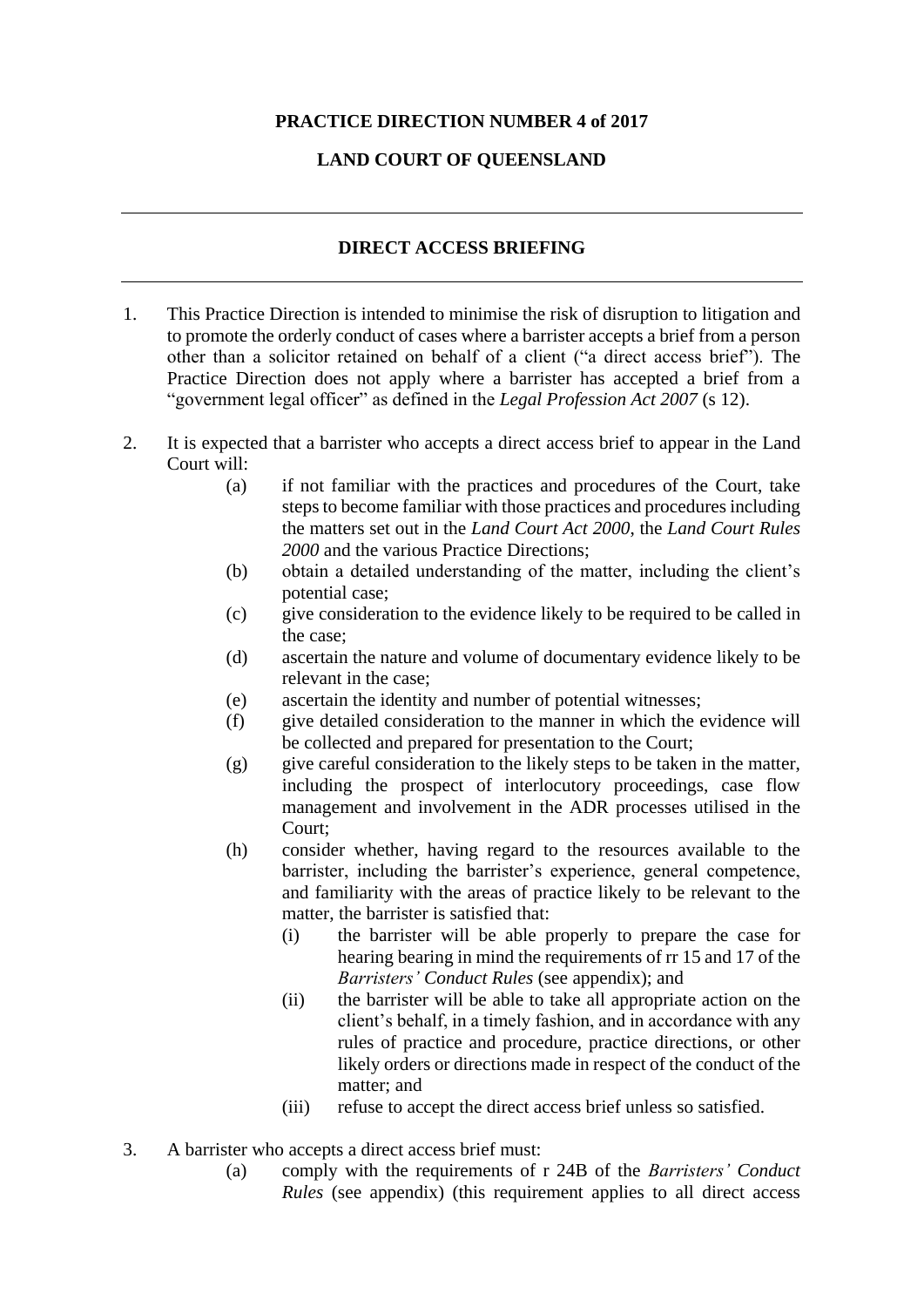briefs, that is, all briefs from a person other than a solicitor retained on behalf of a client, whether or not that person is the client);

- (b) cause a document to be prepared which:
	- (i) sets out each of the matters which the barrister is required to disclose under r 24B of the *Barristers' Conduct Rules*;
	- (ii) includes the written acknowledgement, signed by the prospective client, referred to in r 24B(b) of the *Barristers' Conduct Rules*;
	- (iii) contains a certification, signed by the barrister:
		- A. that he or she has complied with paragraph 2 of this Practice Direction; and
		- B. that he or she informed the prospective client that any complaint of professional misconduct, unsatisfactory professional conduct, or other conduct to which Chapters 3 or 4 of the *Legal Profession Act 2007* applies, may be made to the Legal Services Commissioner (Level 30, 400 George Street, Brisbane, Q, 4000);
- (c) at the time at which any Court proceedings are instituted (or if the barrister is retained subsequent to the institution of proceedings, at the time the next document is filed in Court, and in any event before the barrister appears in Court in relation to the matter), cause:
	- (i) the document to be filed in the Registry; and
	- (ii) a copy of the document to be delivered to the Chief Executive of the Bar Association of Queensland.
- 4. Where a barrister has accepted a direct access brief, the barrister must not, in accordance with r 17(e) of the *Barristers' Conduct Rules*, be the address for service of any document or accept service of any document in a proceeding before the Court.

**Fleur Kingham President 21/03/2017**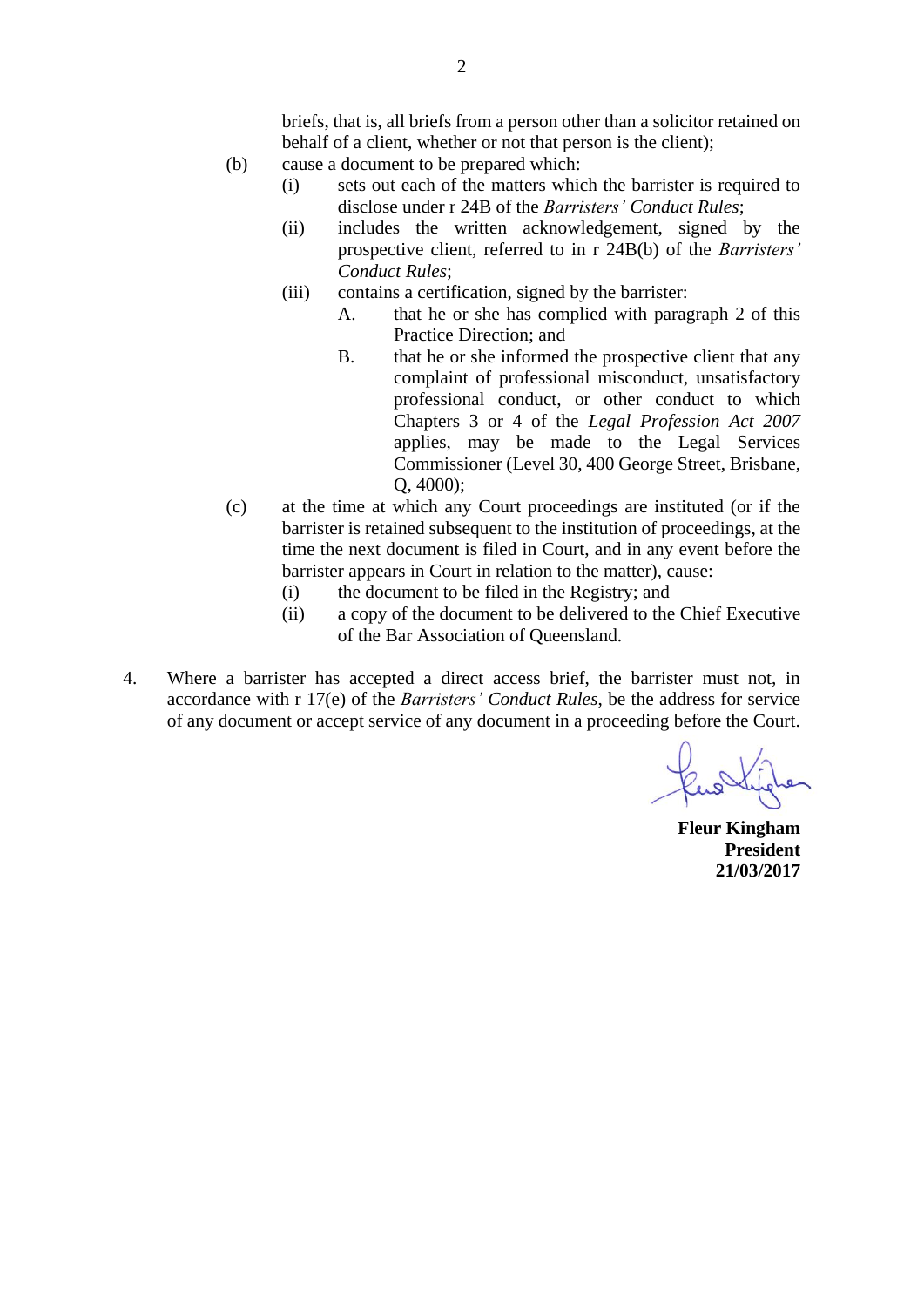### **APPENDIX**

# *Bar Association of Queensland Barristers' Conduct Rules 26 August 2016*

…

#### **The Work of a Barrister**

- 15. Barristers' work consists of:
	- (a) appearing as an advocate;
	- (b) preparing to appear as an advocate;
	- (c) negotiating for a client with an opponent to compromise a case;
	- (d) representing a client in a mediation or arbitration or other method of alternative dispute resolution;
	- (e) acting as a mediator or arbitrator or expert in any dispute resolution;
	- (f) giving legal advice;
	- (g) preparing or advising on documents to be used by a client or by others in relation to the client's case or other affairs;
	- (h) carrying out work properly incidental to the kinds of work referred to in (a)-  $(g)$ ; and
	- (i) such other work as is from time to time commonly carried out by barristers.

…

- 17. A barrister must not, subject to Rules 18 and 19,
	- (a) act as a person's general agent or attorney in that person's business or dealings with others:
	- (b) conduct correspondence in the barrister's name on behalf of any person otherwise than with the opponent;
	- (c) place herself or himself at risk of becoming a witness, by investigating facts for the purposes of appearing as an advocate or giving legal advice, otherwise than by:
		- (i) conferring with the client, the instructing solicitor, prospective witnesses or experts;
		- (ii) examining documents provided by the instructing solicitor or the client, as the case may be, or produced to the court;
		- (iii) viewing a place or things by arrangement with the instructing solicitor or the client; or
		- (iv) library research;
	- (d) act as a person's only representative in dealings with any court, otherwise than when actually appearing as an advocate;
	- (e) be the address for service of any document or accept service of any document;